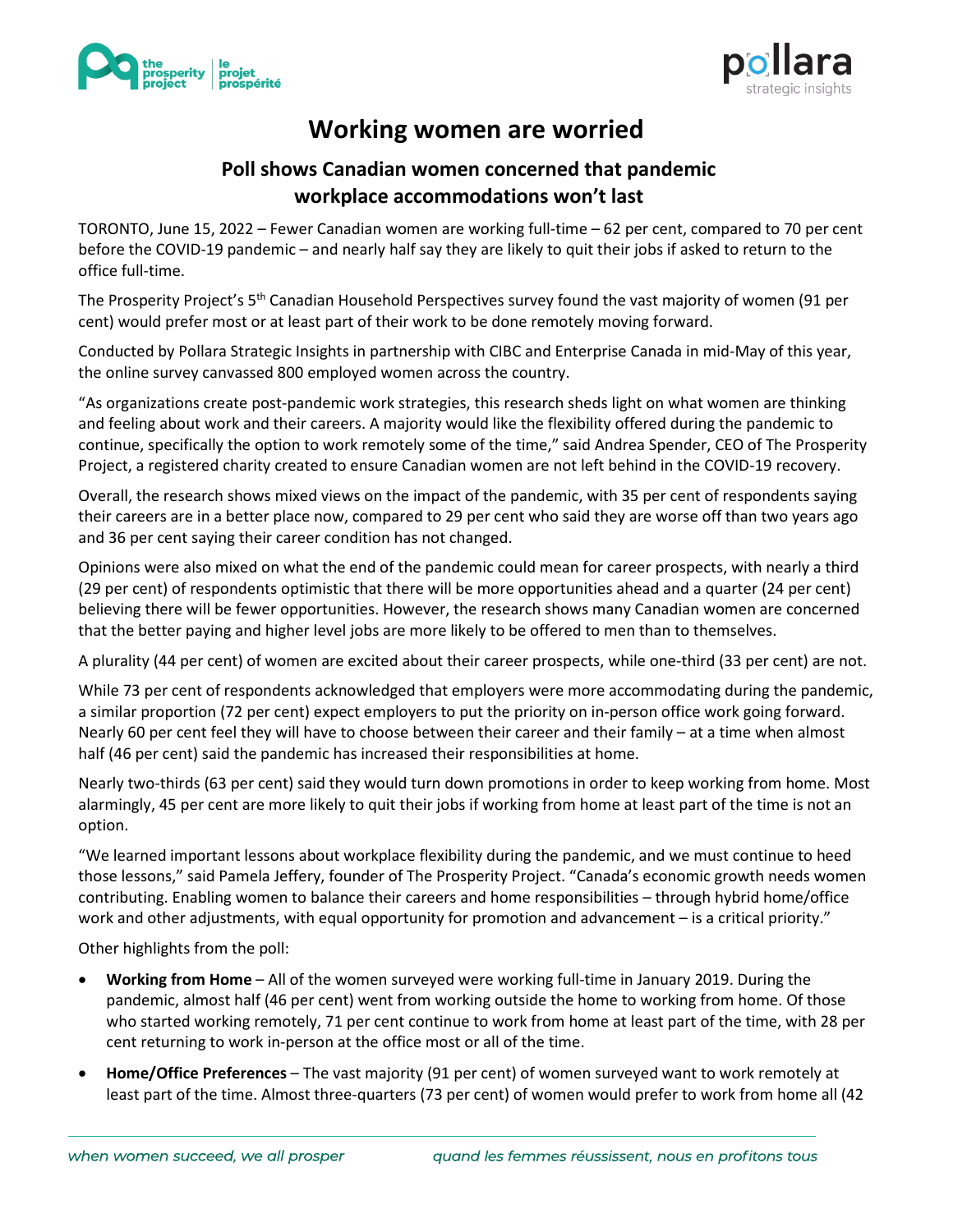



per cent) or most (31 per cent) of the time. One-fifth (22 per cent) would rather spend all (9 per cent) or most (13 per cent) of their work time in the office.

- **Barriers –** For half (52 per cent) of the working women with kids under 18, balancing their career with being a good parent is the major barrier. Only a sixth (16 per cent) said it is not a barrier at all. Work-life balance is cited as a barrier for almost two-thirds (64 per cent) of the women surveyed.
- **Finances** Views on women's financial situations were almost evenly split: 33 per cent said they are in a better place in terms of their finances, with almost an equal number (37 per cent) saying they are in a worse place, and 30 per cent reporting no change in their finances. Younger women are likely to be in a better place with their finances (46 per cent for those aged 18-34, versus 30 per cent for the 35-54 age group and 20 per cent for 55+).
- **Advancement** In terms of career advancement, 28 per cent of working women are considering but not actively looking to advance, 22 per cent are actively looking, and 19 per cent said they could be open to advancement if the right opportunity came along. Racialized women are more likely to be actively looking to advance their careers (31 per cent).
- **Return to In-Person Office Work**  Half of the respondents believe they will be returning to working in the office, either with a hybrid model (31 per cent) or in the office full-time (23 per cent), while 8 per cent said their employer no longer has an office, and 17 per cent believe they will have a choice where they want to work. Approximately half of the women surveyed (51 per cent) are fine with their organization's plan regarding going back to the office. A fifth (19 per cent) said it is not exactly what they want, but they aren't concerned about it, and 18 per cent are concerned about how they will make it work.
- **Childcare** Those working from home during the pandemic and having kids under 12 are somewhat (37 per cent) to very (24 per cent) concerned about going back to work in-person. Younger women are most likely to be concerned about going back into the office. More than half of the women surveyed (55 per cent) are primarily responsible for child care. Only 7 per cent said their partner/spouse are responsible and over a third (35 per cent) share the responsibilities equally.

"This research tells us some changes brought about by the pandemic were actually improvements for working women, but there's still uncertainty about whether they're permanent," said Pollara Senior Vice-President Lesli Martin. "Amid this uncertainty, many Canadian working women are understandably apprehensive about their future."

On behalf of The Prosperity Project, Pollara Strategic Insights conducted an online survey among a randomlyselected, reliable sample of N=800 Canadian Women above 18 years who are working. The field window was May 12 to May 17, 2022. As a guideline, a probability sample of N=800 carries a margin of error of  $\pm$  3.5, 19 times out of 20. The margin of error is larger for sub-segments. The dataset was weighted by the most current age and region Census data, to ensure the sample reflects the actual population of women in Canada.

This survey is part of The Prosperity Project's Canadian Households' Perspective on the New Economy initiative. Partner organizations in the initiative are CIBC, Enterprise Canada and Pollara Strategic Insights.

## **About The Prosperity Project**

Launched in May 2020, The Prosperity Project is a volunteer-driven, registered charity conceived by a diverse group of 62 female leaders from across the country – women who have historically made a difference and are committed to continuing to promote positive change as active participants in The Prosperity Project.

The organization was founded by Pamela Jeffery, founder of the Women's Executive Network and Canadian Board Diversity Council. The Prosperity Project is taking action to explicitly link women and prosperity, underscoring the